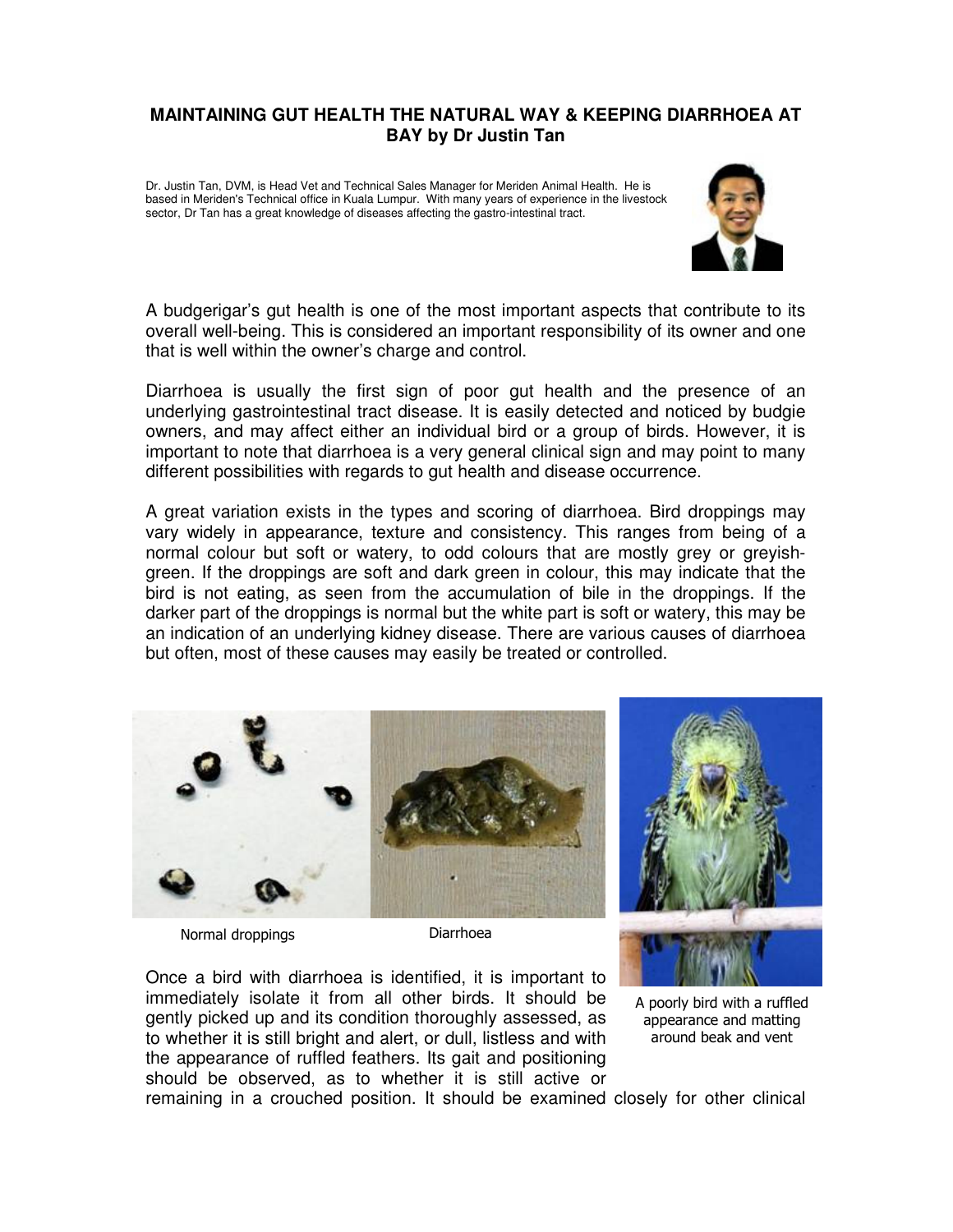signs that may or may not necessarily correspond to the diarrhoea. There may be matting of feathers around its beak, which may indicate that the bird may also be vomiting. Its beak and eyes should also be checked for signs of watery discharge, mucous or cheesy material, which may indicate a respiratory disease that is either primary or secondary to the diarrhoea. The bird should be palpated gently behind the keel bone for any signs of swelling or obstruction, which may be a cancerous growth. If unsure, it is always best to consult your veterinary surgeon for proper diagnosis and treatment.

Upon completion of a general physical examination, it should not be returned to its place with the other birds, where it might spread any form of disease it may be harbouring to the other birds. Instead, it should be isolated in a cage on its own or with other similarly affected birds for further observation.

There is also a possibility that environmental stress or a change in management may have upset its digestion process, resulting in diarrhoea. This is especially true if it had only recently been purchased, been to a show, mixed with other strange birds or had a change of feed. Owners need to be aware of even the slightest change in feed and water consumption, be it an increase or a decrease. With proper focus and attention on such factors, and their appropriate removal, the diarrhoea will most probably clear up in a day or two.



An isolated bird on a heated platform

If the bird is obviously ill, urgent treatment and proper care is usually required to save its life. It is important to make sure it is kept warm at an ambient temperature of about 26°C and that there are no draughts blowing directly at it. If the diarrhoea is consistent and continuous, it will also need rehydration fluid therapy. Such may be prepared by dissolving 10 grams of glucose and 5 ml of Orego-Stim<sup>®</sup> Avian Complete into 1.5 litres of warm water and 1 ml of this solution given to the bird 5 to 6

times a day, via a dosing tube directly inserted into the crop. Orego-Stim® Avian Complete contains the goodness of oregano oil that is well known and recognised for its anti-diarrhoeal and antioxidant properties that also helps the bird to combat stress while boosting its immune system.

The budgie owner should remember that antibiotics should always remain as a last resort. This is because the overuse of antibiotics may lead to bacterial resistance, which will cause them to lose their efficacy in the long run. Antibiotics do have an important role to play in budgerigar medicine but they are not the first drug of choice for the treatment of most cases of diarrhoea in budgies. Very often, diarrhoea in budgies may be prevented before it occurs. Orego-Stim® Avian Complete was formulated for this very purpose – to maintain a healthy gut. It has antibacterial and anticoccidial properties that eliminate diarrhoea-causing pathogens that may further aggravate the condition.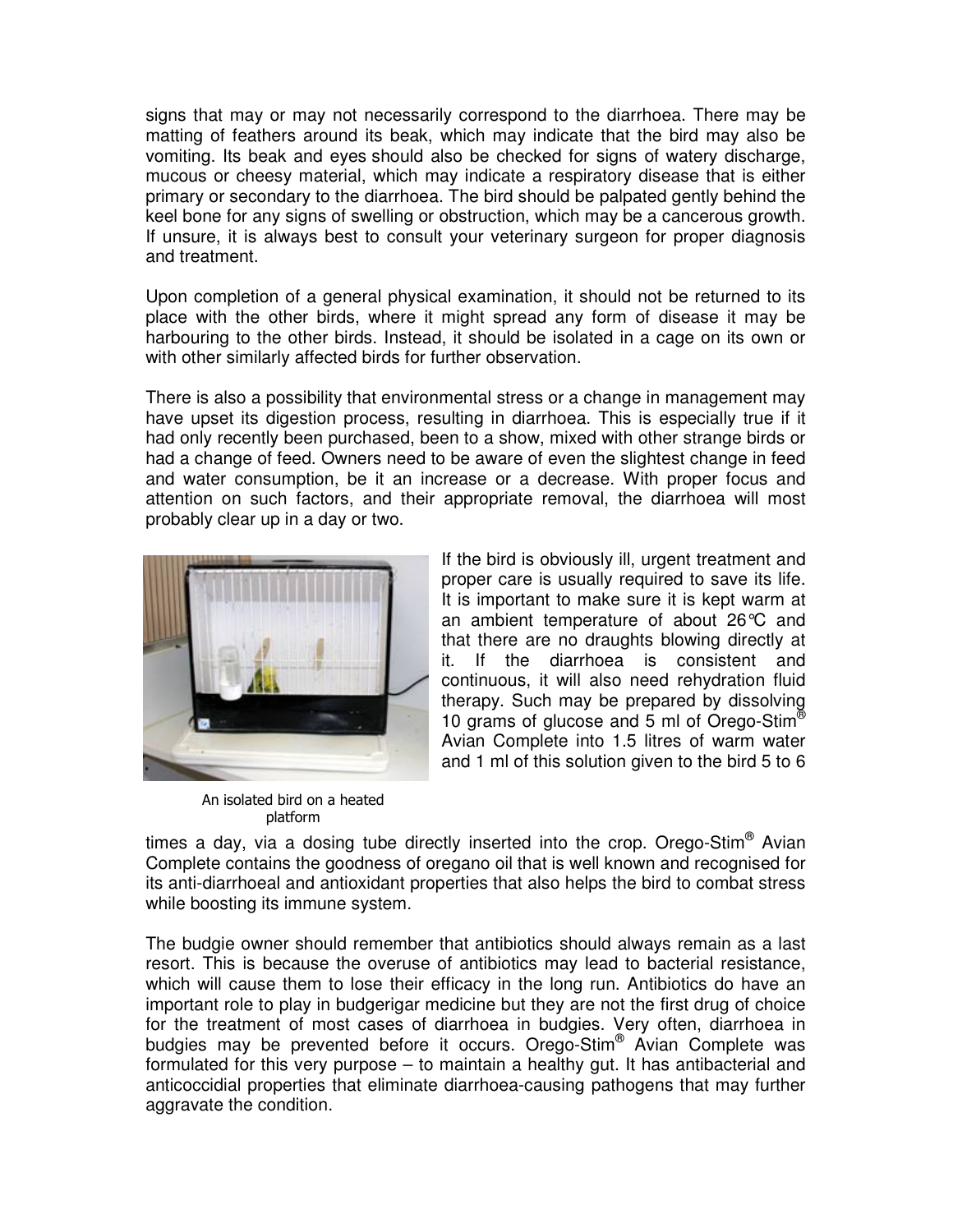A normal and healthy intestine usually consists mainly of anaerobic bacteria. Anaerobic bacteria survive without the need for oxygen. Any alterations to the indigenous intestinal bacteria caused by diet or environmental stress can be harmful to the host. Although anaerobes are mostly part of the normal commensal gut flora, some exist as opportunistic bad bacteria. Such microorganisms may potentially become disease causing agents that bring about the clinical signs of diarrhoea and serious, sometimes fatal infections, if they escape from the environment of the large intestine. These unfortunate circumstances usually begin with only a slight decline in the population numbers of commensal or beneficial microorganisms, causing a gap or void that is quickly filled by opportunistic pathogens through the process of competitive exclusion (CE). Competitive exclusion is the principle that, out of different types of bacteria, the one that is more efficient in taking advantage of available resources will exclude the other, and increase in number. Such diarrhoeacausing pathogenic bacteria usually consist of *Clostridia, Campylobacter, Salmonella* and E. coli.

It is known that beneficial and pathogenic bacteria co-exist in the gut in an inverse and intricate relationship that is ruled by CE. Once an animal undergoes a period of stress or disease challenge, there is a high chance that it will cause a decline in the intestinal population of beneficial and commensal bacteria. This contingency allows specific opportunistic pathogens to multiply to a certain threshold which then causes the clinical signs of intestinal disease, usually preceded by diarrhoea.

University studies have suggested that quite a number of cases of diarrhoea are due to a disturbance in the types and numbers of bacteria in the gastrointestinal tract, without a specific disease-causing bacteria being present. It is therefore necessary in these cases to re-establish the population and normal balance of intestinal good bacteria. This can be achieved by the use of Orego-Stim® Avian Complete.

The oregano essential oil within Orego-Stim® Avian Complete consists predominantly of a unique ratio and concentration of the natural phenolic compounds carvacrol and thymol, which are known to be powerful antimicrobial agents. Phenols kill bacteria through their toxic effect on the cell wall, by breaking down the proteins that hold together the cell wall structure. The increase in permeability causes leakage of cell contents, resulting in water imbalance and cell death.

Besides its direct antibacterial mode of action, Orego-Stim® Avian Complete has also been proven to act indirectly upon the gut lining by increasing the rate of cell turnover, which results in cellular exfoliation. The accelerated shedding and replenishment of these cells effectively removes intestinal epithelial cells that are infected by bad bacteria such as E. coli, which attach to the intestinal cells.

The combination of these direct and indirect modes of action against bacteria is what effectively prevents diarrhoea and gastrointestinal tract diseases in budgies.

Based upon the results of antimicrobial sensitivity testing, Orego-Stim<sup>®</sup> Avian Complete has a higher killing affinity towards first the Campylobacter, Clostridium and Salmonella group, followed by the E. coli group, then the Streptococcus,